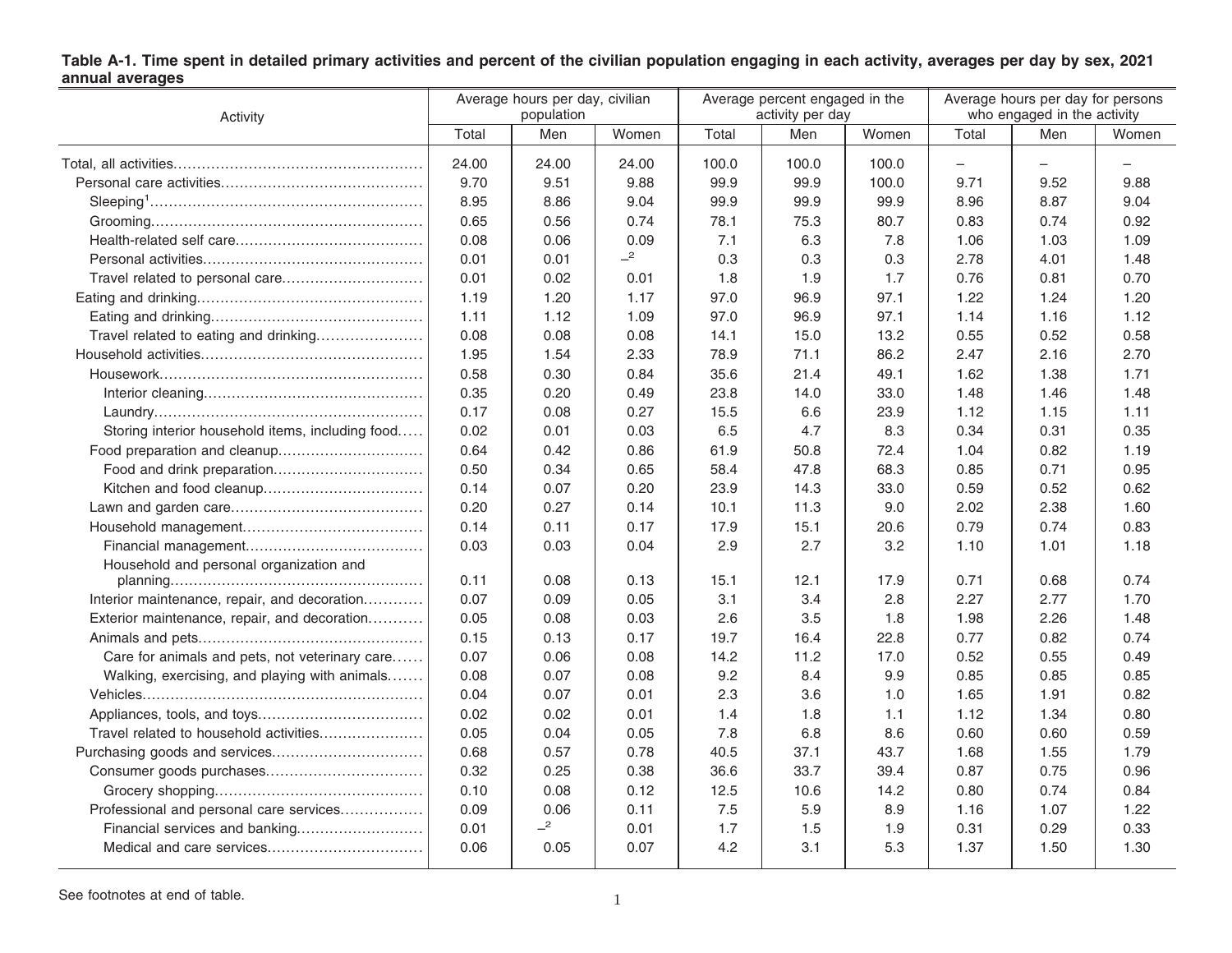## Table A-1. Time spent in detailed primary activities and percent of the civilian population engaging in each activity, averages per day by sex, 2021<br>annual averages — Continued

| Activity                                                                     | Average hours per day, civilian<br>population |      |       | Average percent engaged in the<br>activity per day |      |       | Average hours per day for persons<br>who engaged in the activity |                            |                            |
|------------------------------------------------------------------------------|-----------------------------------------------|------|-------|----------------------------------------------------|------|-------|------------------------------------------------------------------|----------------------------|----------------------------|
|                                                                              | Total                                         | Men  | Women | Total                                              | Men  | Women | Total                                                            | Men                        | Women                      |
|                                                                              | 0.01                                          | 0.01 | 0.02  | 1.1                                                | 0.8  | 1.4   | 1.21                                                             | 0.77                       | 1.45                       |
|                                                                              | 0.02                                          | 0.02 | 0.02  | 2.0                                                | 2.0  | 2.0   | 0.90                                                             | 0.85                       | 0.94                       |
| Home maintenance, repair, decoration, and<br>construction (not done by self) | 0.01                                          | 0.01 | 0.01  | 0.5                                                | 0.4  | 0.6   | 1.47                                                             | 1.41                       | 1.51                       |
| Vehicle maintenance and repair services (not done                            | 0.01                                          | 0.01 | 0.01  | 1.0                                                | 1.3  | 0.8   | 0.90                                                             | 0.83                       | 1.02                       |
|                                                                              | $-2$                                          | $-2$ | $-2$  | 0.2                                                | 0.1  | 0.2   | 1.06                                                             | $\overline{\phantom{0}}^3$ | 0.91                       |
| Travel related to purchasing goods and services                              | 0.26                                          | 0.24 | 0.28  | 38.1                                               | 35.2 | 40.8  | 0.68                                                             | 0.68                       | 0.68                       |
| Caring for and helping household members                                     | 0.47                                          | 0.32 | 0.62  | 21.7                                               | 16.9 | 26.3  | 2.17                                                             | 1.89                       | 2.35                       |
| Caring for and helping household children                                    | 0.37                                          | 0.25 | 0.48  | 17.8                                               | 13.5 | 21.7  | 2.08                                                             | 1.83                       | 2.23                       |
| Caring for and helping household children (except                            |                                               |      |       |                                                    |      |       |                                                                  |                            |                            |
| activities related to education and health)                                  | 0.33                                          | 0.23 | 0.42  | 17.3                                               | 13.3 | 21.2  | 1.91                                                             | 1.75                       | 1.99                       |
| Physical care for household children                                         | 0.14                                          | 0.07 | 0.20  | 12.5                                               | 8.7  | 16.0  | 1.11                                                             | 0.86                       | 1.23                       |
| Reading to and with household children                                       | 0.01                                          | 0.01 | 0.02  | 2.7                                                | 1.8  | 3.5   | 0.54                                                             | 0.62                       | 0.50                       |
| Talking with and listening to household                                      |                                               |      |       |                                                    |      |       |                                                                  |                            |                            |
|                                                                              | 0.02                                          | 0.01 | 0.02  | 2.2                                                | 1.3  | 3.1   | 0.68                                                             | 0.62                       | 0.71                       |
| Playing with household children, not sports                                  | 0.10                                          | 0.08 | 0.11  | 5.3                                                | 4.6  | 6.1   | 1.80                                                             | 1.85                       | 1.77                       |
| Attending household children's events                                        | 0.01                                          | 0.02 | 0.01  | 0.8                                                | 0.6  | 0.9   | 1.91                                                             | 2.42                       | 1.58                       |
| Activities related to household children's                                   |                                               |      |       |                                                    |      |       |                                                                  |                            |                            |
|                                                                              | 0.03                                          | 0.01 | 0.05  | 2.4                                                | 1.1  | 3.6   | 1.40                                                             | 1.20                       | 1.46                       |
| Helping household children with homework                                     | 0.02                                          | 0.01 | 0.02  | 1.6                                                | 0.7  | 2.5   | 0.95                                                             | 0.97                       | 0.95                       |
| Activities related to household children's health                            | 0.01                                          | $-2$ | 0.01  | 0.8                                                | 0.2  | 1.3   | 0.66                                                             | $-3$                       | 0.66                       |
| Caring for and helping household adults                                      | 0.04                                          | 0.03 | 0.05  | 5.1                                                | 4.3  | 5.8   | 0.79                                                             | 0.66                       | 0.88                       |
|                                                                              | 0.03                                          | 0.02 | 0.04  | 2.2                                                | 1.6  | 2.8   | 1.26                                                             | 1.13                       | 1.33                       |
| Physical care for household adults                                           | 0.01                                          | 0.01 | 0.02  | 1.5                                                | 1.1  | 1.8   | 0.98                                                             | 0.72                       | 1.13                       |
|                                                                              | 0.01                                          | 0.01 | 0.01  | 3.1                                                | 2.8  | 3.4   | 0.38                                                             | 0.37                       | 0.40                       |
| Travel related to caring for and helping household                           |                                               |      |       |                                                    |      |       |                                                                  |                            |                            |
|                                                                              | 0.06                                          | 0.04 | 0.08  | 9.6                                                | 6.8  | 12.2  | 0.65                                                             | 0.62                       | 0.67                       |
| Caring for and helping nonhousehold members                                  | 0.18                                          | 0.13 | 0.23  | 9.1                                                | 7.1  | 11.0  | 2.00                                                             | 1.89                       | 2.07                       |
| Caring for and helping nonhousehold children                                 | 0.07                                          | 0.04 | 0.10  | 3.3                                                | 2.2  | 4.2   | 2.23                                                             | 1.73                       | 2.47                       |
| Caring for and helping nonhousehold adults                                   | 0.06                                          | 0.06 | 0.07  | 6.2                                                | 5.1  | 7.3   | 1.04                                                             | 1.16                       | 0.97                       |
| Caring for nonhousehold adults                                               | 0.01                                          | 0.01 | 0.02  | 0.8                                                | 0.4  | 1.2   | 1.58                                                             | 1.99                       | 1.43                       |
|                                                                              | 0.05                                          | 0.05 | 0.05  | 5.7                                                | 4.8  | 6.5   | 0.91                                                             | 1.04                       | 0.82                       |
| Travel related to caring for and helping                                     | 0.05                                          | 0.04 | 0.05  | 6.7                                                | 5.4  | 7.8   | 0.68                                                             | 0.69                       | 0.68                       |
|                                                                              | 3.50                                          | 4.18 | 2.86  | 43.3                                               | 49.2 | 37.8  | 8.08                                                             | 8.48                       | 7.58                       |
|                                                                              | 3.22                                          | 3.82 | 2.66  | 41.6                                               | 47.3 | 36.2  | 7.74                                                             | 8.06                       | 7.34                       |
|                                                                              | $-2$                                          | $-2$ | $-2$  | 0.1                                                | $-2$ | 0.1   | $-3$                                                             | $-3$                       | $\overline{\phantom{0}}^3$ |
| Other income-generating activities                                           | 0.03                                          | 0.03 | 0.02  | 1.0                                                | 1.0  | 1.0   | 2.67                                                             | 3.20                       | 2.20                       |
|                                                                              |                                               |      |       |                                                    |      |       |                                                                  |                            |                            |

See footnotes at end of table. 2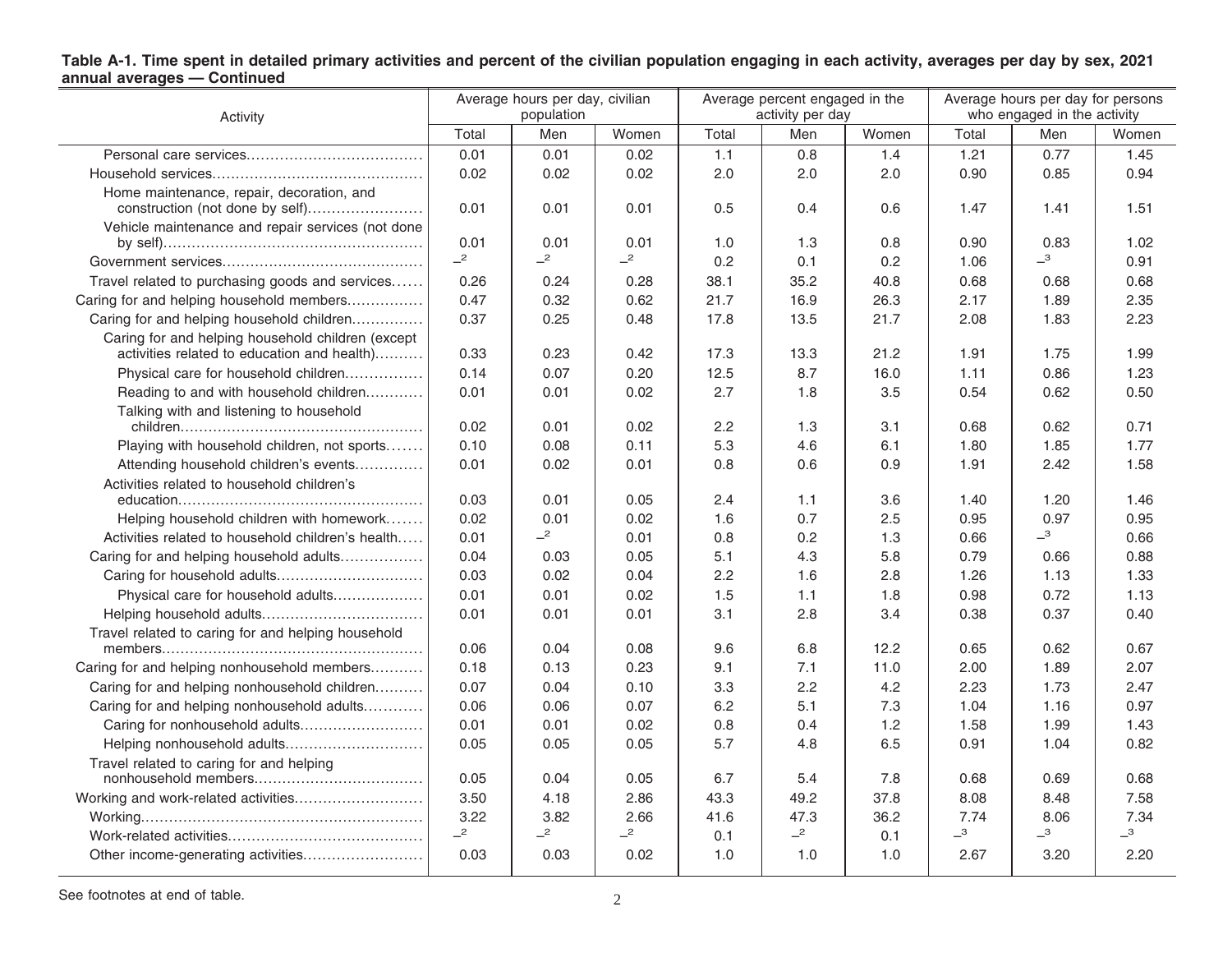## Table A-1. Time spent in detailed primary activities and percent of the civilian population engaging in each activity, averages per day by sex, 2021<br>annual averages — Continued

| Activity                                               | Average hours per day, civilian<br>population |      |       | Average percent engaged in the<br>activity per day |      |       | Average hours per day for persons<br>who engaged in the activity |      |       |
|--------------------------------------------------------|-----------------------------------------------|------|-------|----------------------------------------------------|------|-------|------------------------------------------------------------------|------|-------|
|                                                        | Total                                         | Men  | Women | Total                                              | Men  | Women | Total                                                            | Men  | Women |
|                                                        | 0.04                                          | 0.05 | 0.02  | 1.2                                                | 1.3  | 1.0   | 3.14                                                             | 3.95 | 2.14  |
|                                                        | 0.21                                          | 0.27 | 0.16  | 28.3                                               | 33.5 | 23.4  | 0.75                                                             | 0.81 | 0.67  |
|                                                        | 0.43                                          | 0.40 | 0.46  | 8.0                                                | 7.7  | 8.2   | 5.39                                                             | 5.22 | 5.54  |
|                                                        | 0.20                                          | 0.20 | 0.21  | 4.4                                                | 4.1  | 4.6   | 4.62                                                             | 4.84 | 4.43  |
| Taking class for degree, certificate, or licensure     | 0.19                                          | 0.19 | 0.20  | 4.0                                                | 3.9  | 4.2   | 4.75                                                             | 4.83 | 4.67  |
|                                                        | 0.20                                          | 0.17 | 0.22  | 6.2                                                | 5.6  | 6.7   | 3.23                                                             | 3.11 | 3.33  |
|                                                        | 0.02                                          | 0.02 | 0.02  | 2.5                                                | 2.8  | 2.3   | 0.69                                                             | 0.61 | 0.79  |
| Organizational, civic, and religious activities        | 0.23                                          | 0.22 | 0.23  | 11.2                                               | 10.0 | 12.4  | 2.00                                                             | 2.20 | 1.85  |
|                                                        | 0.11                                          | 0.10 | 0.13  | 8.0                                                | 6.6  | 9.3   | 1.42                                                             | 1.48 | 1.38  |
| Attending religious services                           | 0.06                                          | 0.05 | 0.06  | 3.1                                                | 2.8  | 3.3   | 1.85                                                             | 1.90 | 1.81  |
| Participating in religious practices                   | 0.05                                          | 0.04 | 0.06  | 5.3                                                | 3.9  | 6.6   | 0.92                                                             | 0.98 | 0.88  |
| Volunteering (organizational and civic activities)     | 0.09                                          | 0.10 | 0.08  | 4.0                                                | 4.0  | 4.1   | 2.23                                                             | 2.51 | 1.96  |
|                                                        | 0.09                                          | 0.10 | 0.08  | 4.0                                                | 4.0  | 4.1   | 2.23                                                             | 2.52 | 1.96  |
| Administrative and support activities                  | 0.03                                          | 0.03 | 0.03  | 1.7                                                | 1.6  | 1.9   | 1.61                                                             | 1.66 | 1.57  |
| Social service and care activities (except             |                                               |      |       |                                                    |      |       |                                                                  |      |       |
|                                                        | 0.02                                          | 0.02 | 0.02  | 0.9                                                | 0.7  | 1.0   | 2.22                                                             | 2.75 | 1.89  |
| Indoor and outdoor maintenance, building, and          | $-2$                                          | $-2$ | $-2$  | 0.2                                                | 0.2  | 0.3   | 1.10                                                             | 1.39 | 0.88  |
| Participating in performance and cultural              | 0.01                                          | 0.01 | 0.01  | 0.4                                                | 0.4  | 0.3   | 2.27                                                             | 2.22 | 2.33  |
| Attending meetings, conferences, and training.         | 0.01                                          | 0.02 | 0.01  | 0.6                                                | 0.8  | 0.5   | 1.91                                                             | 2.01 | 1.74  |
| Civic obligations and participation                    | $-2$                                          | $-2$ | $-2$  | $-2$                                               | $-2$ | $-2$  | $-3$                                                             | $-3$ | $-3$  |
| Travel related to organizational, civic, and religious |                                               |      |       |                                                    |      |       |                                                                  |      |       |
|                                                        | 0.02                                          | 0.02 | 0.02  | 4.6                                                | 4.4  | 4.8   | 0.46                                                             | 0.47 | 0.46  |
|                                                        | 5.27                                          | 5.61 | 4.94  | 96.2                                               | 96.4 | 96.0  | 5.48                                                             | 5.83 | 5.14  |
|                                                        | 4.77                                          | 5.03 | 4.53  | 95.2                                               | 95.4 | 95.0  | 5.01                                                             | 5.27 | 4.77  |
|                                                        | 0.57                                          | 0.52 | 0.61  | 29.1                                               | 25.8 | 32.2  | 1.96                                                             | 2.01 | 1.91  |
| Socializing and communicating (except social           |                                               |      |       |                                                    |      |       |                                                                  |      |       |
|                                                        | 0.52                                          | 0.48 | 0.56  | 28.1                                               | 25.0 | 31.0  | 1.86                                                             | 1.91 | 1.82  |
| Attending or hosting social events                     | 0.05                                          | 0.04 | 0.05  | 1.4                                                | 1.3  | 1.6   | 3.27                                                             | 3.44 | 3.15  |
|                                                        | 4.16                                          | 4.46 | 3.88  | 92.0                                               | 92.7 | 91.3  | 4.52                                                             | 4.81 | 4.25  |
|                                                        | 2.86                                          | 3.04 | 2.69  | 78.0                                               | 78.2 | 77.9  | 3.66                                                             | 3.89 | 3.45  |
|                                                        | 0.34                                          | 0.35 | 0.34  | 21.8                                               | 21.5 | 22.0  | 1.57                                                             | 1.61 | 1.53  |
|                                                        | 0.34                                          | 0.45 | 0.23  | 14.0                                               | 15.3 | 12.8  | 2.41                                                             | 2.92 | 1.83  |
| Computer use for leisure, excluding games              | 0.22                                          | 0.24 | 0.19  | 14.0                                               | 14.0 | 13.9  | 1.56                                                             | 1.73 | 1.39  |
| Reading for personal interest                          | 0.28                                          | 0.23 | 0.32  | 17.9                                               | 14.7 | 20.8  | 1.55                                                             | 1.58 | 1.53  |
| Arts and entertainment (other than sports)             | 0.04                                          | 0.04 | 0.04  | 1.5                                                | 1.5  | 1.5   | 2.58                                                             | 2.87 | 2.31  |
|                                                        | 0.34                                          | 0.41 | 0.27  | 22.0                                               | 23.7 | 20.3  | 1.52                                                             | 1.72 | 1.31  |